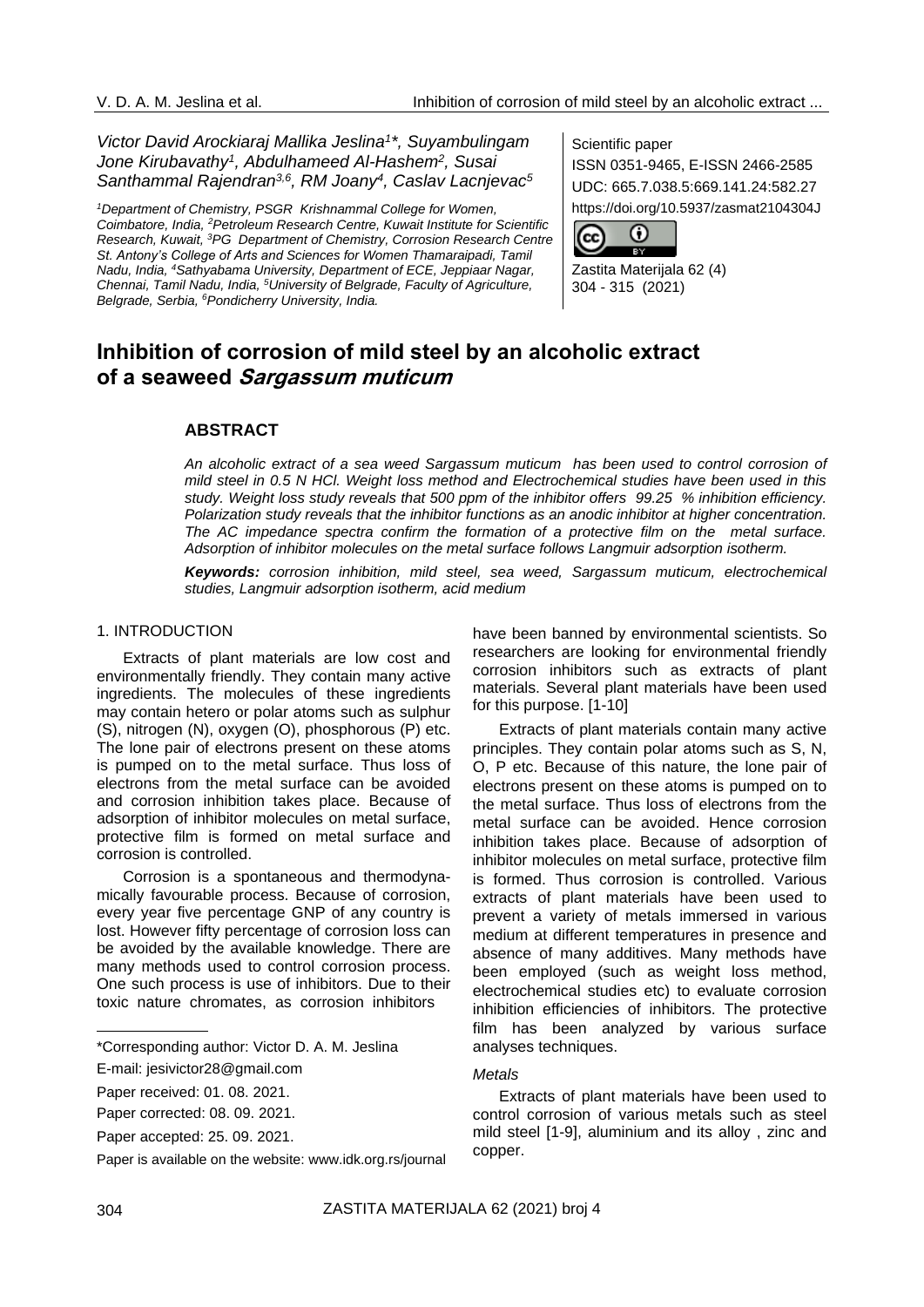#### *Medium*

Extracts of plant materials have been used to prevent corrosion of metals and alloys immersed in various medium such as acidic medium [1,3,5-7] basic medium and neutral medium.

#### *Temperature*

The experiments have been conducted at various temperatures [8,9].

## *Additives*

Mixture of inhibitors shows better inhibition efficiency than individual members. This is called synergistic effect. For this purpose many additives have been used to improve the inhibition efficiency of plant extracts. For this purpose halide, sulphide and phosphonic acid have been used.

## *Methods*

To evaluate the corrosion inhibition efficiency of various plant extracts, several methods such as weight loss method [1-4,6] and electrochemical studies (polarization, AC impedance spectra [8]) have been employed.

## *Surface morphology of protective film*

The protective films formed on metal surfaces have been analyzed by various surface analysis techniques FTIR spectroscopy, UV-Visible spectroscopy, SEM, EDAX and AFM.

## *Adsorption isotherm*

The protective film formed on the metal surface by adsorption of active principles of various plant extracts on the metal surface. The adsorption isotherms are usually Freundlich adsorption isotherm, Temkin adsorption isotherm and Langmuir adsorption isotherm[ 1,2,5,6].

# *Thermodynamic parameters*

From the adsorption isotherms various thermodynamic parameters such as changes in free energy, entropy, enthalpy, and activation energy [2] have been calculated.

## *Plant materials*

Extracts of various parts of the plant have been used as corrosion inhibitors. Fruit leaves [1,5,8], roots, barks, flowers, seeds, stem, gum, husk and peel have been used as corrosion inhibitors.

## *Extracts*

The plant materials have been extracted by making use of alcohol [1], acid and water [2,3]. Various inhibitors used and methods employed in evaluating their corrosion inhibition efficiencies are summarized in Table1.

In the present study an alcoholic extract of a sea weed, *Sargassum muticum*, has been used to control corrosion of mild steel in 0.5N HCl. Electrochemical studies such as polarization study and AC impedance spectra have been used.

#### *Table 1. Corrosion inhibition by plant extracts*

# *Tabela 1. Inhibicija korozije biljnim ekstraktima*

| S.<br><b>No</b> | Metal                  | Medium                     | Inhibitor                                                    | Additive/<br>temperature | Method                                                                                                                                                         | Findings                                                                                                                                                                       | Ref.              |
|-----------------|------------------------|----------------------------|--------------------------------------------------------------|--------------------------|----------------------------------------------------------------------------------------------------------------------------------------------------------------|--------------------------------------------------------------------------------------------------------------------------------------------------------------------------------|-------------------|
| 1               | X60<br>carbon<br>steel | <b>15% HCI</b><br>solution | Ethanolic<br>extracts of<br>date palm<br>leaves and<br>seeds |                          | Weight loss,<br>electrochemical<br>Techniques and<br>photochemical<br>screening                                                                                | Inhibition efficiency<br>increased with increase<br>in concentration of the<br>extracts and<br>temperature. Mixed type<br>inhibitors. Langmuir<br>adsorption isotherm<br>model | $[1]$             |
| $\overline{2}$  | Carbon<br>steel        | Saline formation<br>water  | Centaurea<br>cyanus<br>aqueous<br>extract                    |                          | Weight loss<br>measurements,<br>electrochemical<br>impedance<br>spectroscopy (EIS)<br>and potentiodynamic<br>polarization<br>techniques                        | Mixed-type inhibitor,<br>Langmuir adsorption<br>isotherm                                                                                                                       | $[2]$             |
| 3               | Mild steel             | HCI aqueous<br>solution    | Gorse<br>aqueous<br>extract                                  |                          | Weight-loss<br>measurements,<br>potentiodynamic<br>polarization curves,<br>electrochemical<br>impedance<br>spectroscopy and<br>scanning electron<br>microscopy | Reducing both the<br>anodic and cathodic<br>current density                                                                                                                    | $\lceil 3 \rceil$ |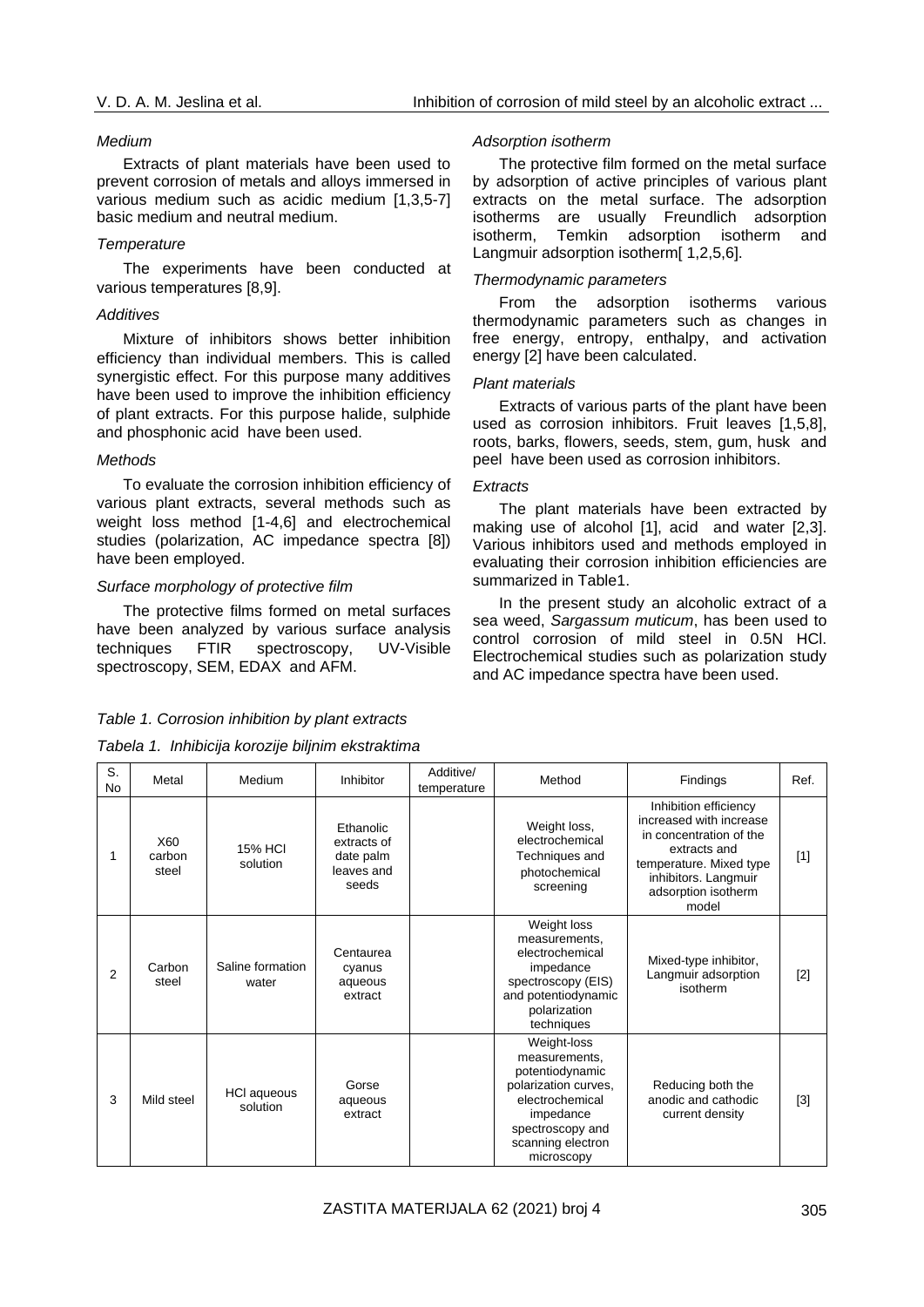| 4. | Carbon<br>steel API<br>5LX | Hypersaline<br>environments                                      | Neem extract                                                                              |                                                                       | Weight loss,<br>electrochemical<br>studies. Fourier<br>transform infrared<br>spectroscopy (FT-<br>IR), X-ray diffraction<br>spectroscopy (XRD)                                           | Inhibit corrosion process                                                                                       | [4]    |
|----|----------------------------|------------------------------------------------------------------|-------------------------------------------------------------------------------------------|-----------------------------------------------------------------------|------------------------------------------------------------------------------------------------------------------------------------------------------------------------------------------|-----------------------------------------------------------------------------------------------------------------|--------|
| 5. | Mild steel                 | 1 M H <sub>2</sub> SO <sub>4</sub><br>solution                   | Acacia<br>cyanophylla<br>leaves extract                                                   |                                                                       | Polarization<br>techniques and<br>electrochemical<br>impedance<br>spectroscopy                                                                                                           | Mixed inhibitor,<br>Langmuir isotherm<br>model                                                                  | [5]    |
| 6. | Mild steel                 | Hydrochloric<br>acid solution                                    | Alpinia<br>galanga                                                                        |                                                                       | Weight loss method,<br>scanning electron<br>microscopy                                                                                                                                   | Langmuir adsorption<br>isotherm                                                                                 | [6]    |
| 7. | Mild steel                 | 15 and 20% HCI<br>solutions                                      | Coal-tar<br>distillation<br>products<br>[CTDP] and<br>the aqueous<br>extract of<br>ginger |                                                                       | Weight loss of the<br>steel                                                                                                                                                              | Decrease of corrosion<br>rate and increase of<br>inhibition efficiency                                          | $[7]$  |
| 8. | Carbon<br>steel            | Carbon dioxide<br>saturated<br>chloride<br>carbonate<br>solution | Olive leaf<br>extract                                                                     | 25°C and<br>$65^{\circ}$ C                                            | Linear polarization<br>resistance<br>technique,<br>electrochemical<br>impedance<br>spectroscopy,<br>scanning electron<br>microscopy and<br>Fourier transform<br>infrared<br>spectroscopy | The adsorption of olive<br>leaf extract on the<br>carbon steel surface                                          | [8]    |
| 9  | Mild steel                 | 15 wt.% HCI                                                      | Durum wheat                                                                               | Temperatur<br>$e(20-60^{\circ}C)$<br>and<br>immersion<br>time (5-24h) | Weight losses,<br>Fourier transform<br>infrared<br>spectroscopy (FTIR),<br>SEM, EDS<br>spectroscopy and<br>surface profilometry                                                          | Langmuir adsorption<br>isotherm                                                                                 | $[9]$  |
| 10 | J55 steel                  | $CO2$ -saturated<br>3.5 wt. % NaCl<br>solution                   | Tangerine<br>peel extract                                                                 |                                                                       |                                                                                                                                                                                          | Mixed type green<br>inhibitor, the Langmuir<br>isothermal absorption<br>model and the EI-Awady<br>dynamic model | $[10]$ |

#### 2. MATERIALS AND METHODS

The present investigation deals with the analysis of mild steel corrosion in 0.5N HCl and the inhibitive effect of a seaweed extract (SWE) by weight loss and electrochemical techniques.

# *Mild steel specimen*

The mild steel specimens used for weight loss and surface examination studies were composed of C - 0.079%, P - 0.025%, Mn - 0.018%, S - 0.021% and the remainder Fe and of dimension 5.0 cm x1.0 cm x 0.05 cm. For electrochemical techniques, mild steel rod of above said composition encapsulated in Teflon with an unprotected area of 1cm<sup>2</sup> was used. Prior to each experiment, the metal specimens were polished to mirror finish with different grades of emery sheets, washed with double distilled water, degreased using acetone; air dried and preserved. All the corrosive electrolytes

(0.5N HCl) were prepared by distilled water and standardized.

#### *Seaweed Extract (SWE) preparation*

The sea weed chosen for the study was identified as *Sargassum muticum*, Figure 1. The seaweed used for this study was collected from Ramanathapuram, Tamilnadu, India.

*Sargassum muticum*, commonly known as Japanese wire weed, is a large brown seaweed of the genus Sargassum. It is an invasive seaweed with high growth rate (up to 10 cm per day during spring). It has an efficient dispersion thanks to its floats [11].

The sea weed was dried completely, powdered and weighed. The extract was prepared by refluxing 5g of powdered sea weed in ethanol medium for 8 hours (Figure 2). Then the extract was filtered after one day and placed in an air tight container.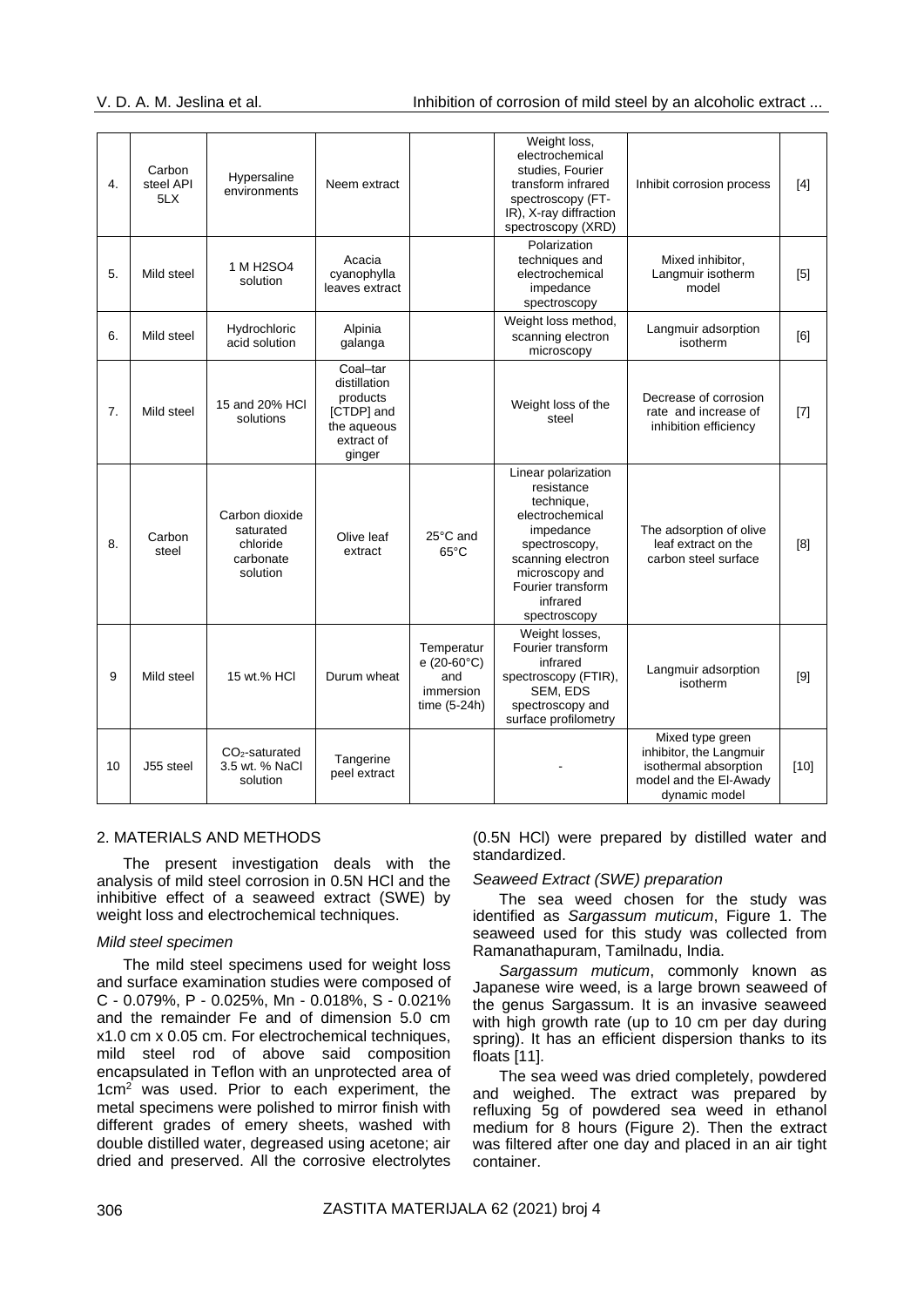

*Figure 1: Sargassum muticum Slika 1: Sargassum muticum*

Based on literature review, the *Sargassum muticum*, was selected for the study due to the presence of the active components. The components of the sea weed extract (Figure 2) of Sargassum muticum was found to contain the<br>following 12 compounds, namely geranyl following 12 compounds, namely geranyl isovalerate, oleic acid,17-octadecynoic acid, 9,12,15-octadecatrienoic acid, 2,3-dihydroxypropyl ester(zzz), n-hexadecanoic acid, trans-13 octadecenoic acid, methyl ester, 6,9,12,15docosatetraenoic acid, methyl ester, gibberellic acid, fenretinide, 9,10-secocholesta, 5,7,10(19) triene-3,24,25-triol, cholestane-3-01,2-methylene. Structures of some important compounds are shown in Figure3.



*Figure 2: Ethanol extract of Sargassum muticum Slika 2: Alkoholni ekstrakt Sargassum muticum*



*Figure 3. Structures of some important active principles Slika 3. Strukture nekih važnih aktivnih principa*

#### *Gravimetric method (Weight loss method)*

The pre weighed mirror polished mild steel rods were suspended in 100mL of each of the aggressive environment, 0.5N HCl with and different SWE concentrations. After 52 hrs immersion period, the specimens were removed, washed, dried and re-weighed using ACCULAB Electronic top loading, analytical balance. From the weight loss inhibition efficiency and corrosion rate was calculated as

Inhibition efficiency 
$$
(\%) = [(W \circ - W_i) / W \circ ] \times 100
$$
 (1)

Corrosion rate 
$$
(mmpy) = 87.6 W/Atd
$$
 (2)

Where  $W_0$  and  $W_i$  are the loss in weight of the metal sheet exposed with SWE respectively and W is the moss loss. A, t and d respectively symbolise the exposed area of metal rod in  $cm<sup>2</sup>$ , time of exposure in h and density of mild steel in  $g/cm<sup>3</sup>$ .

The analyze impact of temperature on the efficiency of SWE, the same gravimetric technique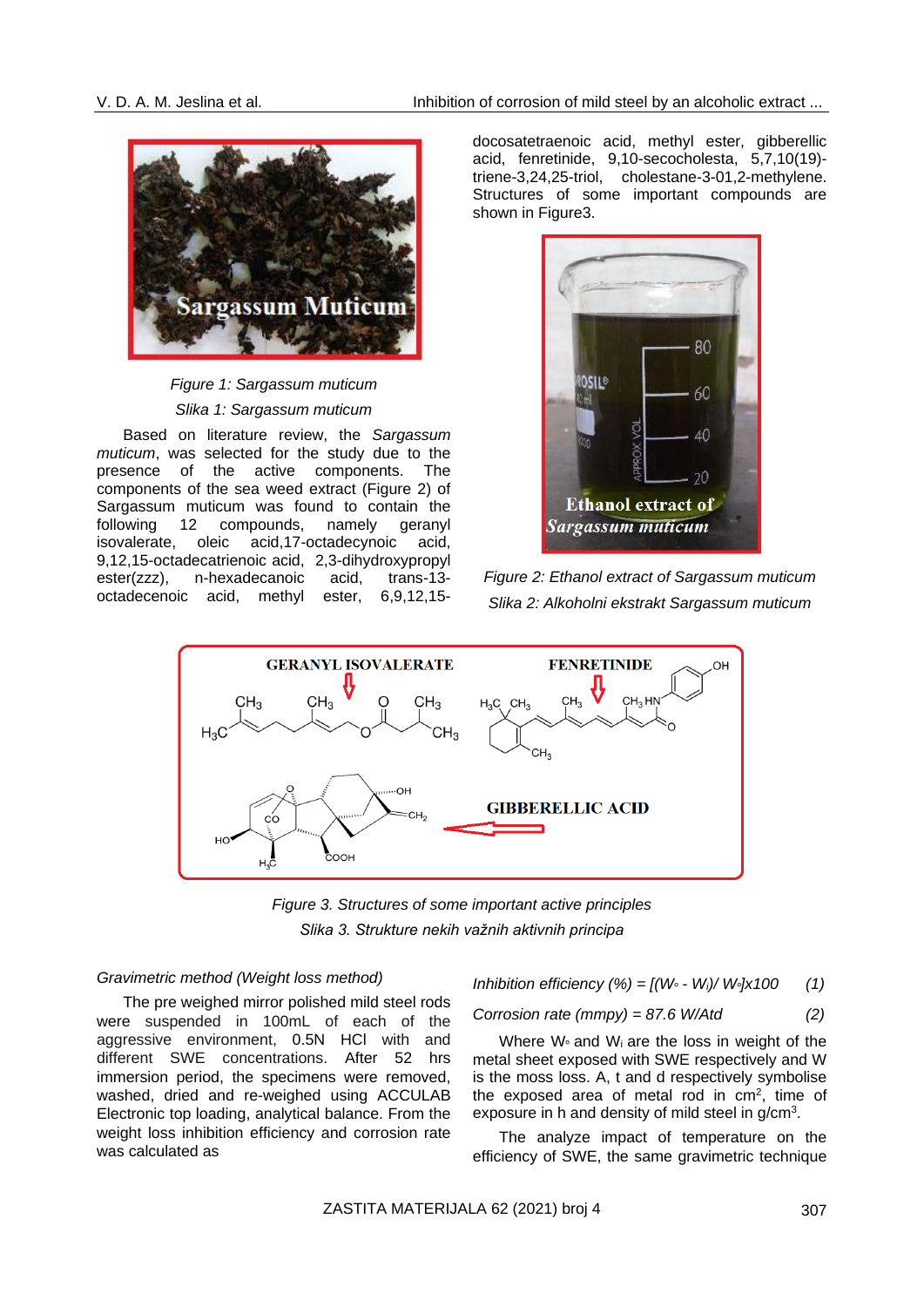was executed at the Room temperature range of 303 K for 100 ppm of SWE.

#### *Electrochemical Techniques*

Electrochemical measurements were performed in an Ivium compact-stat electrochemical measurement unit. Impedance and polarisation measurements were carried out using a classical three electrode pyrex glass cell set up with a capacity of 100 mL. A platinum wire and a mild steel rod with 1  $\text{cm}^2$  exposed surface area were employed as counter electrode and working electrode respectively (Figure 4). All the potential data were recorded with reference to saturated calomel electrode. Prior to each measurement, the mild steel working electrode was immersed in the test electrolyte at OCP to attain the stable state.



*Figure 4. Three electrode cell assembly Slika 4. Sklop ćelije sa tri elektrode*

#### *Electrochemical impedance study (EIS)*

The AC impedance measurement was performed at corrosion potentials over a frequency range 0.01 Hz to 10 KHz with 25 mV peak-peak to voltage excitation per second. Electrochemical resistance,  $R_t$  and double layer capacitance,  $C_{dl}$ were computed from the Z<sub>real</sub> Vs Z<sub>imaginary</sub> plot. From  $R_t$  data the inhibition efficiency of SWE was figured using the formula,

*Inhibition efficiency (%) = [(Rct(i)) - (Rct(b)) /(Rct(i))]x100 (3)*

*where, Rt(i) and Rt(b) are the electrochemical resistance in the presence and absence of SWE.*

#### *Polarisation technique*

The Tafel polarization measurements were executed immediately after EIS at a sweep rate of 1mV/sec over potential range of -200 mV to +200 mV pertaining to opn circuit potential. The corrosion potential,  $E_{corr}$ , corrosion current,  $I_{corr}$  and slope for the cathodic and anodic Tafel curves,  $b_c$ and  $b_a$  were generated with Ivium soft software. The inhibition efficiency was computed as,

*Inhibition efficiency* 
$$
(\%) = [(\text{loor (b)} - \text{loor (i)}) / \text{loor (b)}]
$$
  
x100 (4)

where,  $I_{\text{corr(b)}}$  and  $I_{\text{corr(i)}}$  refer the corrosion current with and without SWE.

#### *Equivalent circuit (RC circuit) diagram*

An Equivalent circuit diagram is a circuit (Figure 5) with both a resistor (R) and a capacitor (C). RC circuits are frequent element in electronic devices. They also play an important role in the transmission of electrical signals in nerve cells. The crucial parameter that describes the time dependence is the "time constant" RC**.** This transient response time T, is measured in terms of  $T = R \times C$ , in seconds, where R is the value of the resistor in ohms and C is the value of the capacitor in Farads. This then forms the basis of an RC charging circuit were 5T can also be thought of as "5 x RC".





*Slika 5. Predloženo električno ekvivalentno kolo za simulaciju impedansnog dijagrama*

#### 3. RESULTS AND DISCUSSION

#### *Method of metal weight loss*

The electrochemistry of any corroding metal in acid medium encompasses partial anodic metal dissolution and partial cathodic hydrogen evolution in accordance with the following Scheme 1.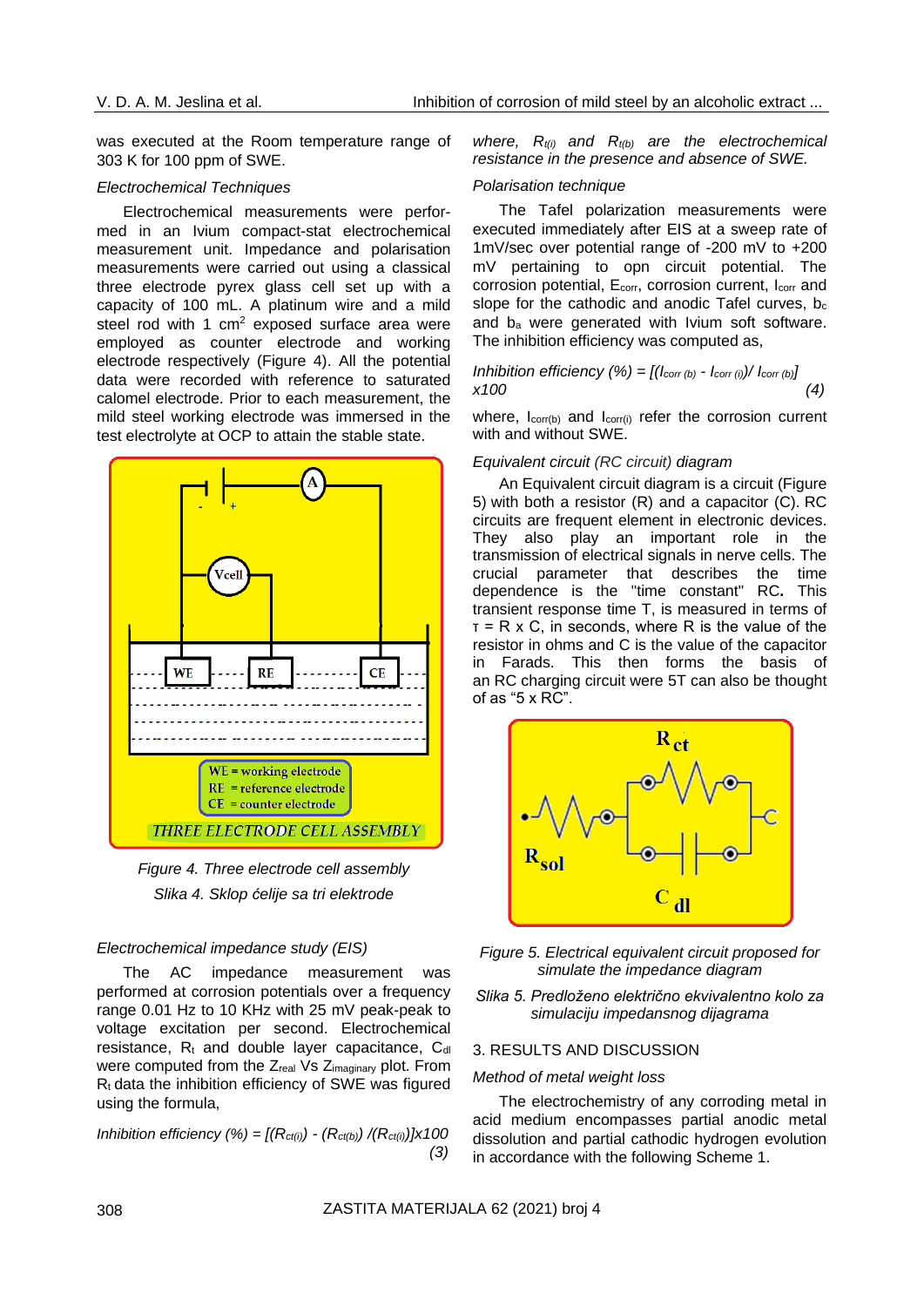| Reactions in acid medium |                                                                                           |     |  |  |  |
|--------------------------|-------------------------------------------------------------------------------------------|-----|--|--|--|
| At anode                 | $Fe \rightleftharpoons Fe^{2+} + 2 e$                                                     | (5) |  |  |  |
| At cathode               | $2H^+ + 2e^ \longrightarrow$ $H_{2(g)}$                                                   | (6) |  |  |  |
| <b>Overall reaction</b>  | $\text{Fe} + 2\text{H}^+$ $\longrightarrow$ $\text{Fe}$ <sup>2+</sup> + H <sub>2(g)</sub> | (7) |  |  |  |



In line with Equation 7 corrosion rate of the metal can be determined by non electrochemical methods like, weight loss, hydrogen evolution, measurement of dissolved Fe2+ concentration and change in pH of the electrolyte. Among these the most widely used weight loss method, due to its simplicity and reliability of the measurement, becomes the baseline method in many corrosion monitoring programs. In the present study the corrosion inhibitive ability of SWE obtained for mild steel exposed to 0.5N HCl composed of 100ppm, 200ppm, 300ppm, 400ppm, 500ppm at 303K for 52 h (3 days) was presented. Inspection of data reveals a steady decrease in metal loss as well as corrosion rate and increase in efficiency with SWE concentration. This aspect results from the movement of SWE (sea weed extract) components from the bulk electrolyte onto the mild steel surface and adsorb as a thin film which shields the metal surface from the aggressive acid environment. The enhanced efficiency at 100 ppm concentration may be attributed to the greater coverage by more number of components of SWE on the mild steel surface thereby blocking active sites of the electrode surface at the electrode - acid interface

and the corrosion occurs at the unblocked electrode sites. The increase of inhibition efficiency of mild steel alloy which controls the corrosion is calculated in Table 2. As the concentration of inhibitor increases, corrosion rate decreases and inhibition efficiency increases (Figure 6).

- *Table 2. Inhibition efficiency at various concentration of SW extract for mild steel corrosion in 0.5 HCl*
- *Tabela 2. Efikasnost inhibicije pri različitim koncentracijama ekstrakta SW za koroziju mekog čelika u 0,5 HCl*

| Concent<br>ration<br>(ppm) | Weight<br>loss<br>(g) | Corrosio<br>n Rate<br>(mmpg) | Surface<br>Coverage<br>$(\theta)$ | IE %  |
|----------------------------|-----------------------|------------------------------|-----------------------------------|-------|
| <b>Blank</b>               | 0.1734                | 5.47                         |                                   |       |
| 100ppm                     | 0.0197                | 0.62                         | 0.8864                            | 88.64 |
| 200ppm                     | 0.0188                | 0.59                         | 0.8916                            | 89.16 |
| 300ppm                     | 0.0131                | 0.41                         | 0.9245                            | 92.45 |
| 400ppm                     | 0.0038                | 0.12                         | 0.9781                            | 97.81 |
| 500ppm                     | 0.0013                | 0.04                         | 0.9925                            | 99.25 |



*Figure 6. Corrosion rate and inhibition efficiency Slika 6. Brzina korozije i efikasnost inhibicije*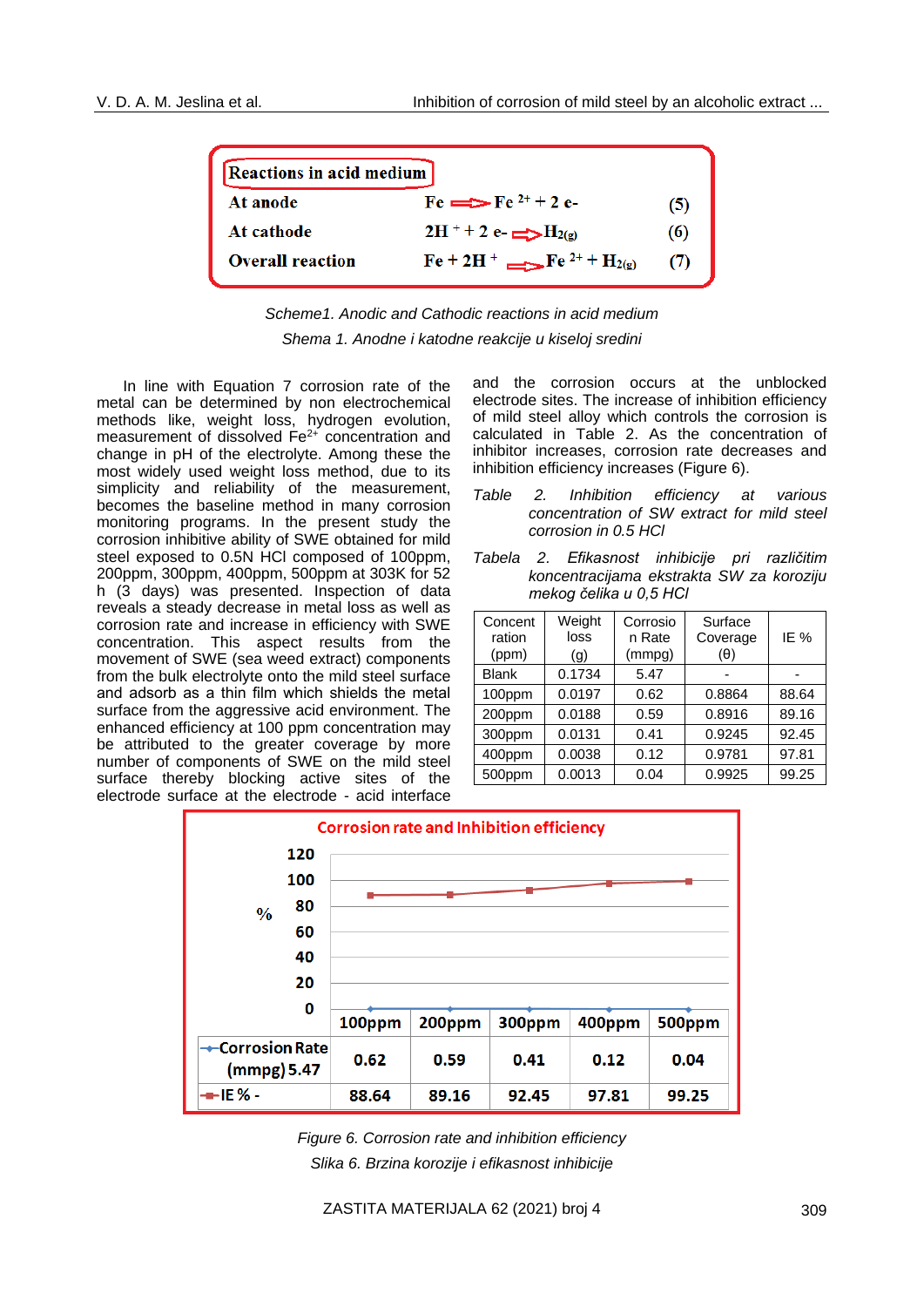#### *Langmuir Adsorption Isotherm*

A plot of C vs C/θ gives a straight line is obtained with very high correlation coefficient R<sup>2</sup> (0.997). This indicates that the adsorption of active principle molecules on the metal surface takes place by Langmuir adsorption isotherm (Figure7). There is formation of monolayers. The C (concentration in ppm) and C/θ values are given in Table 3.

*Table 3. The C (concentration in ppm) and C/θ values for Langmuir adsorption isotherm*

|  | Tabela 3. Vrednosti C (koncentracija u ppm) i C/ $\theta$ |
|--|-----------------------------------------------------------|
|  | za Langmuirovu adsorpcionu izotermu                       |

| C, ppm | Surface<br>$coverage\theta$ | $C/\theta$ |
|--------|-----------------------------|------------|
| 100    | 0.8864                      | 113        |
| 200    | 0.8916                      | 224        |
| 300    | 0.9245                      | 325        |
| 400    | 0.9781                      | 409        |
| 500    | 0.9925                      | 504        |



*Figure 7. Langmuir adsorption isotherm Slika 7. Langmuir-ova adsorpciona izoterma*

#### *Electrochemical Measurements*

Electrochemical studies such as polarization study and AC Impedance spectra have been widely used in corrosion inhibition study [12-16]. If there is corrosion protection, linear polarization resistance increases, corrosion current decreases, charge transfer resistance increases, double layer capacitance decreases, impedance value increases and phase angle value increases.

## *Electrochemical impedance spectroscopy (EIS) (AC Impedance spectra)*

EIS is a sophisticated technique, widely employed to study the corrosion behaviour of mild steel and also the adsorption phenomena. EIS measurements of mild steel electrode was performed at is open circuit in blank 0.5N HCl electrolyte and also in the presence of SW extract concentrations. The corresponding Nyquist, Bode modulus and phase angle representations of EIS are portrayed in Figures 8-10, for mild steel after the addition of SW extract.

- *Table 4. Corrosion parameters for mild steel at various concentrations of SW extract by Impedance method for 52h*
- *Tabela 4. Parametri korozije za meki čelik pri različitim koncentracijama SW ekstrakta metodom impedance tokom 52h*

| Inhibitor    | <b>OCP</b> | $R_{ct}$  | $C_{dl}$           |
|--------------|------------|-----------|--------------------|
| ppm          |            | Ohmc $m2$ | mF/cm <sup>2</sup> |
| <b>Blank</b> | $-0.389$   | 11.174    | 19                 |
| 100ppm       | $-0.385$   | 17.721    | 17.3               |
| 200ppm       | $-0.379$   | 34.945    | 17.1               |
| 300ppm       | $-0.372$   | 27.421    | 16.9               |
| 400ppm       | $-0.368$   | 92.31     | 16.7               |
| 500ppm       | $-0.355$   | 94.31     | 16.5               |

Only a single depressed capacitive semicircle is seen in all the cases at high frequency with deviation of their centers from the real axis. The EIS parameters, charge transfer resistance  $(R<sub>ct</sub>)$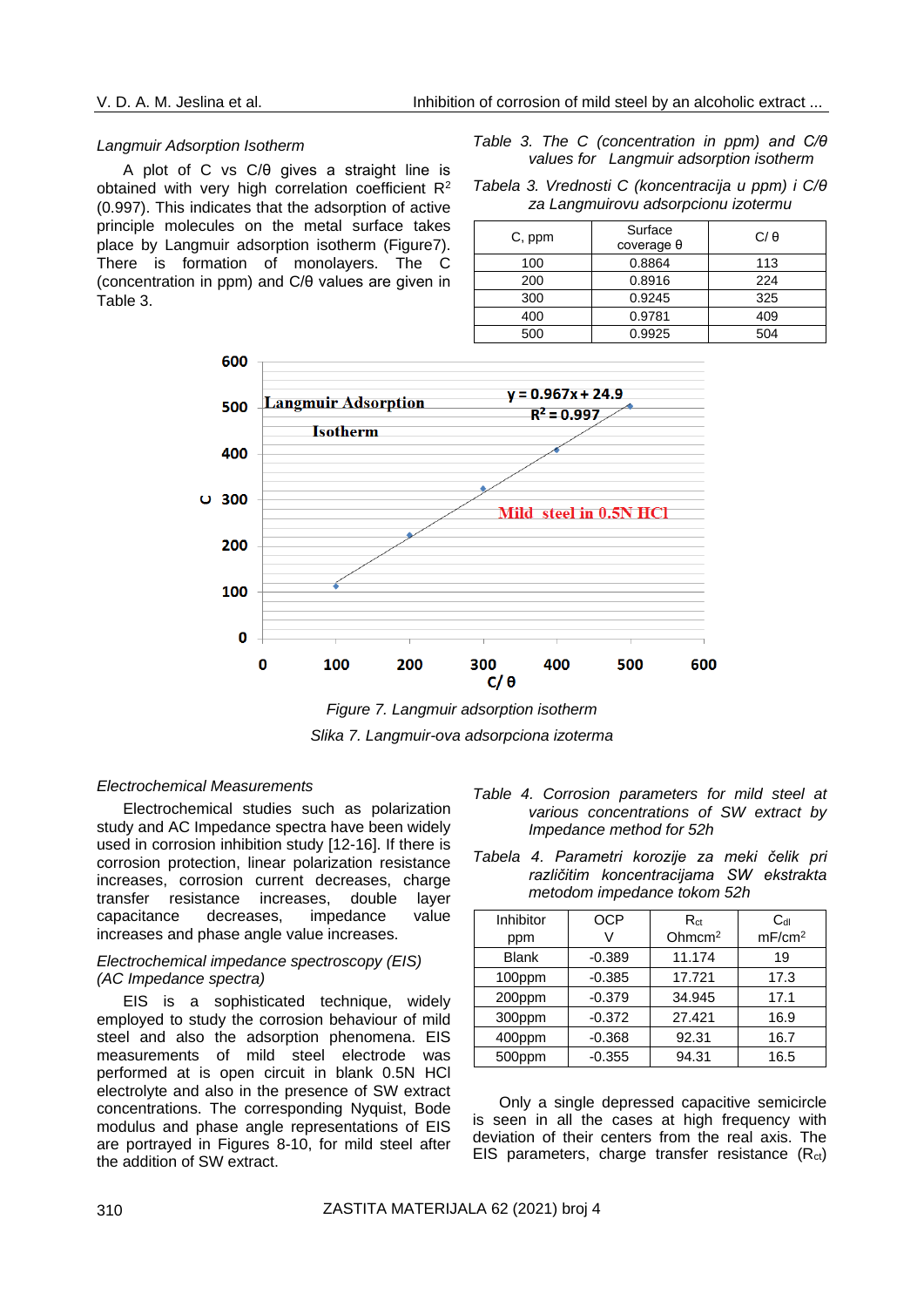and capacitance of the double layer  $(C_{\text{dl}})$  were simulated by the simple equivalent circuit. Charge transfer resistance,  $R_{ct}$  indicates the degree of electron transfer across the surface. It is inversely proportional to corrosion rate. Efficiency of inhibitor is computed from charge transfer resistance in the presence  $(R_{ct(i)})$  and absence  $(R_{ct(b)})$  of inhibitor as

#### *Inhibition efficiency (%) = [(Rct(i)) - (Rct(b)) / (Rct(i))] x100 (3)*

As presented in Table 4,  $R_{ct}$  values increased with extract concentration which leads to the reduction in mild steel corrosion rate and increase in inhibition efficiency. SW extract shows greater efficiency in 0.5N HCl. The higher efficiency in HCl indicates greater adsorption of inhibitor. This might be due to the specific tendency of CI ions to strongly adsorb on the steel surface. It is observed from the Figures 8-10 that as the concentration of inhibitor increases, impedance value increases and also phase angle value increases (Figure 11).

Corrosion parameters from AC impedance spectra are compared in Figure 12. The inhibition efficiency calculated from  $R_t$  values (equation 3) is 88.16%, calculated for the 500 ppm of inhibitor system.



*Figure 8. Nyquist plots*

*Slika 8. Nyquist-ove krive*



*Figure 9. Bode impedance plots Slika 9. Bode-ove krive impedance*

ZASTITA MATERIJALA 62 (2021) broj 4 311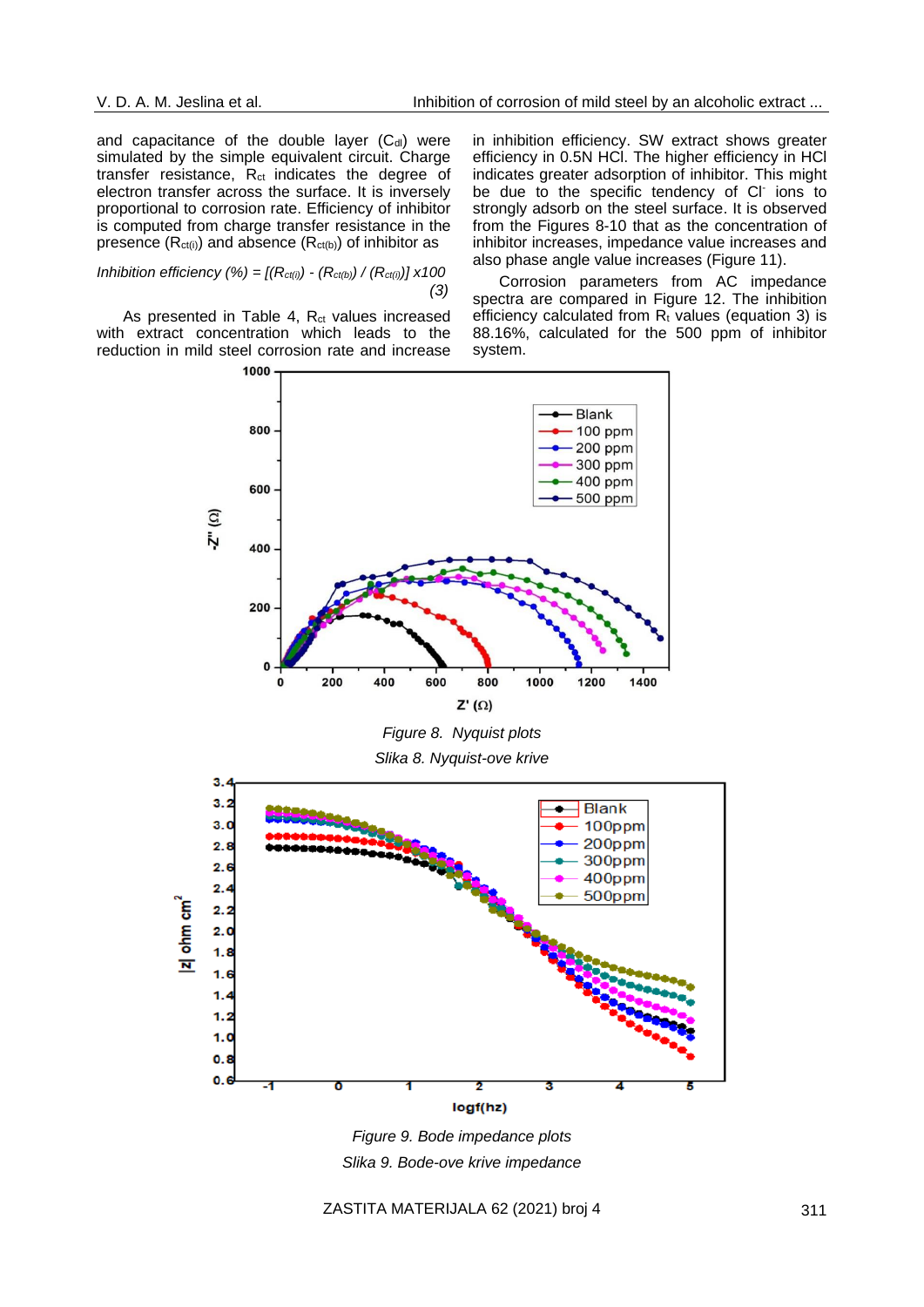

*Figure 11. Correlation among corrosion parameters in AC impedance spectra Slika 11. Korelacija parametara korozije u spektrima impedance naizmenične struje*



*Figure 12. Comparison of corrosion parameters from AC impedance spectra Slika 12. Poređenje parametara korozije iz spektra impedance naizmenične struje*

Tafel polarization studies Tafel potentiodynamic polarization study is used to explore the corrosion inhibition (CI) of alloys and metals. When corrosion rate decreases, there is increase in linear polarization resistance (LPR) and decrease of corrosion current (I<sub>corr</sub>) (Figure 13).

Hence, when anodic reaction is predominantly controlled, there is shift in corrosion potential  $(E_{\text{corr}})$ to anodic side-noble side (less –ve side or +ve side) and when cathodic reaction is predominantly controlled, there is shift of  $E_{corr}$  to active side (more –ve side). If both, anodic and cathodic reactions are predominantly controlled, then the shift in  $E<sub>corr</sub>$ is less (within 50 mV/decade).Figure 14 illustrates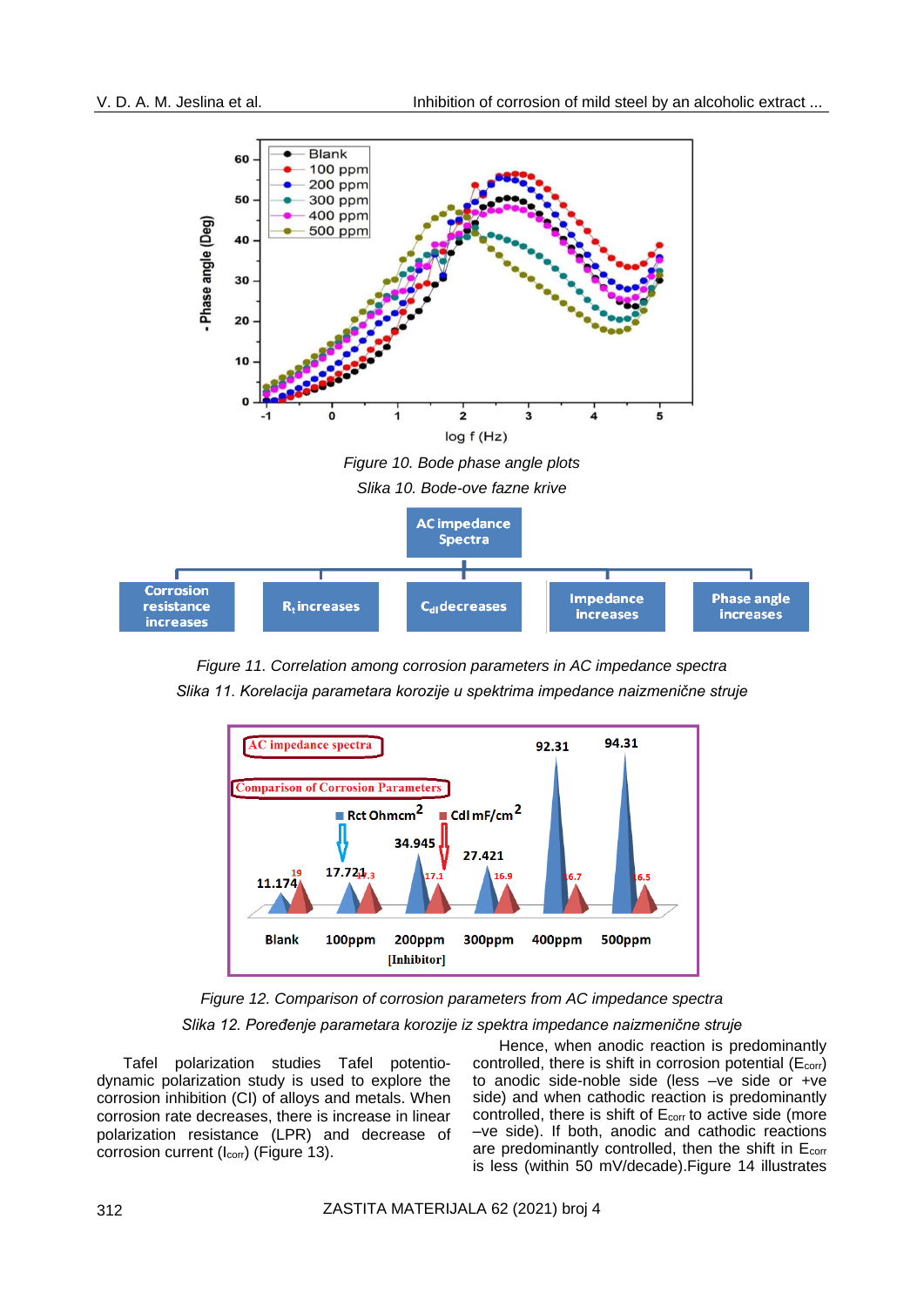the polarization curves (Tafel plots) of MS alloy evaluated in different concentrations of inhibitor at a room temperature. To study the effect of SWE (Seaweed Extract) on the corrosion process of mild steel, anodic and cathodic polarization behaviour in 0.5N HCl was recorded for different inhibitor concentrations (Table 5).



*Figure 13. Correlation among corrosion parameters of polarisation study Slika 13. Korelacija među parametrima korozije pri polarizacionoj studiji*

- *Table 5. Corrosion parameters of MS Alloy in SW Extract Solution in 52h for Polarization Study*
- *Tabela 5. Parametri korozije MS legure u rastvoru ekstrakta SW u toku 52h za studiju polarizacije*

| Inhibitor<br>ppm | Ecorr<br>mV/SCE | <b>LPR</b><br>Ohmcm <sup>2</sup> | Icorr<br>A/cm <sup>2</sup> |  |  |
|------------------|-----------------|----------------------------------|----------------------------|--|--|
| <b>Blank</b>     | -533            | 49.051                           | $2.66 \times 10^{-03}$     |  |  |
| 100ppm           | $-550$          | 194.15                           | $0.327 \times 10^{-03}$    |  |  |
| 200ppm           | $-548$          | 463.25                           | $0.300 \times 10^{-03}$    |  |  |
| 300ppm           | $-540$          | 868.0                            | $0.162 \times 10^{-03}$    |  |  |
| 400ppm           | $-520$          | 1493.9                           | $0.0117 \times 10^{-03}$   |  |  |
| 500ppm           | $-514$          | 1950.3                           | $0.00293 \times 10^{-03}$  |  |  |



*Figure14. Tafel behavior of mild steel in 0.5N HCl with different concentrations of SWE for 52h Slika 14. Tafel-ove krive mekog čelika u 0,5N HCl sa različitim koncentracijama SWE tokom 52h*



*Figure15. The corrosion potential Slika 15. Potencijal korozije*

ZASTITA MATERIJALA 62 (2021) broj 4 313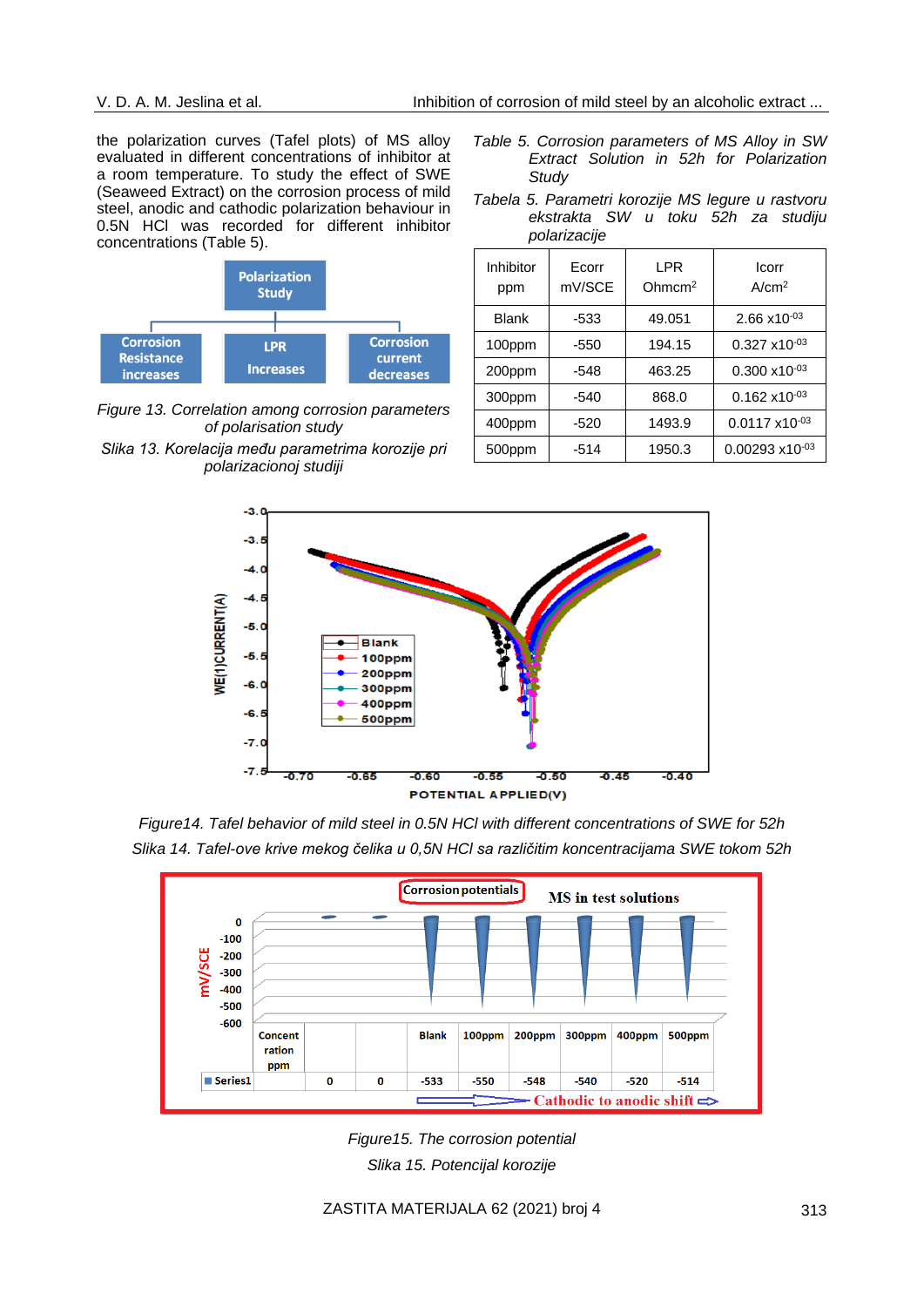# *Corrosion parameters of MS Alloy in SW Extract Solution for 52h obtained by Polarization Study*

When MS Alloy immersed in 0.5N HCl medium for 52 h, LPR value is 49.051 Ohmcm<sup>2</sup>. The corrosion current ( $I_{\text{corr}}$ ) value is 2.66 x10<sup>-03</sup>A/cm<sup>2</sup>. The corrosion potential (E<sub>corr</sub>) value is -533mV vs SCE.

When MS Alloy immersed in 0.5N HCl medium for 52 h, in presence of inhibitor (500ppm), LPR value is 1950.7 Ohmcm<sup>2</sup>. The corrosion current  $(l_{corr})$  value is  $0.293 \times 10^{-5}$  A/cm<sup>2</sup>. The corrosion

potential ( $E_{corr}$ ) value is -514 mV vs SCE. Thus the polarization study leads to the conclusion that corrosion resistance of MS in 0.5N HCl medium increases in presence of inhibitor (500ppm). The corrosion potential shifts to the anodic side (Figure15). There is increases in LPR value (Figure 16) and decrease in corrosion current value (Figure 17). The corrosion inhibition efficiency calculated from polarization parameters (equation 4) is 97.48%.



*Figure16. Comparison of LPR values Slika 16. Poređenje vrednosti LPR –a*



*Figure17. Comparison of corrosion current values Slika 17. Poređenje vrednosti struje korozije*

# 4. CONCLUSION

- An alcoholic extract of a sea weed *Sargassum muticum* has been used to control corrosion of mild steel in 0.5N HCl.
- Weight loss method and Electrochemical studies have been used in this study. Weight loss study reveals that 500 ppm of the inhibitor offers 99.25% inhibition efficiency.
- Polarization study reveals that the inhibitor functions as an anodic inhibitor at higher concentration. The AC impedance spectra

confirm the formation of a protective film on the metal surface. Adsorption of inhibitor molecules on the metal surface follows Langmuir adsorption isotherm.

#### 5. REFERENCES

[1] S.A.Umoren, M.M.Solomon, I.B.Obot, R.K.Suleiman (2018) Comparative studies on the corrosion inhibition efficacy of ethanolic extracts of date palm leaves and seeds on carbon steel corrosion in 15% HCl solution, Journal of Adhesion Science and Technology, 32(17), 1934-1951.